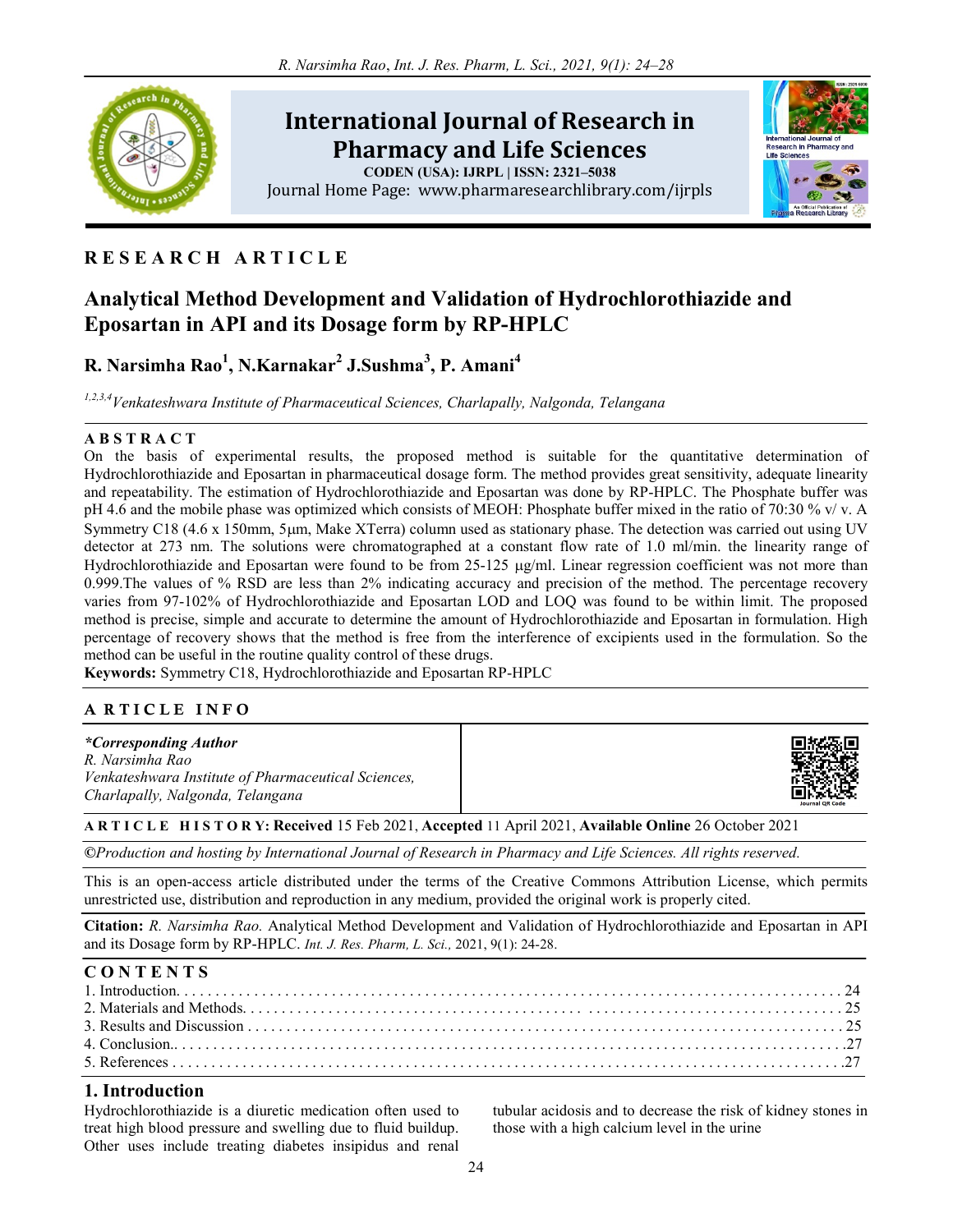

Eprosartan is an angiotensin II receptor antagonist used for the treatment of high blood pressure. It is marketed in the United States as Teveten by Abbvie, the spin-off of the pharmaceutical discovery division of Abbott Laboratories.



Figure 2: Eprosartan

# 2. Materials and Methods

### Instrumentation

System Alliance Waters 2690 separation module, Pump Analytical HPLC isocratic pump, Detector Photo diode array detector, Software Empower 2 software, Column Agilent (250×4.6mm, 5µ) C-18 RP-column, Sonicator Analytical Technologies Limited- Ultrasonic cleaner. U.V double beam spectrophotometer LABINDIA, UV 3000<sup>+</sup>pH meter, Weighing machine

### Chemicals:

Hydrochlorothiazide and Eposartan, KH<sub>2</sub>PO<sub>4</sub>, Water and Methanol for HPLC, Acetonitrile for HPLC, Ortho phosphoric Acid.

Optimized chromatogram is obtained by following conditions

Column : Symmetry C18  $(4.6 \times 150 \text{mm}, 5 \mu \text{m})$ Make: XTerra) or equivalent

Buffer pH : 4.6 Mobile phase: 70% Meoh: 30% phosphate buffer ph-4.6

| 1 ml per min     |
|------------------|
| $273 \text{ nm}$ |
| ambient.         |
| $7$ min.         |
|                  |



Figure 3: Chromatogram for Hydrochlorothiazide and Eprosartan

From the above chromatogram it was observed that the Hydrochlorothiazide and Eprosartan peaks are well separated

#### Preparation of Sample Solution: (Tablet)

Accurately 10 tablets are weighed and crushed in mortar and pestle and weight equivalent to 10 mg of Eposartan and Hydrochlorothiazide (marketed formulation) sample into a 10mL clean dry volumetric flask and about 7mL of Diluents is added and sonicated to dissolve it completely and made volume upto the mark with the same solvent. (Stock solution) Further 3 ml of above stock solution was pipetted into a10ml volumetric flask and diluted upto the mark with diluant.

## Method Validation

- System Suitability
- Linearity
- Specificity
- Precision
- Intermediate Precision
- Accuracy
- Limit of Detection and Limit of Quantification
- Robustness

## 3. Results and Discussion

|       | Lable 1 Results of system suitability parameters for Hydrochlorothiazide and Eprosartan |                               |                        |                     |                          |                |                           |  |
|-------|-----------------------------------------------------------------------------------------|-------------------------------|------------------------|---------------------|--------------------------|----------------|---------------------------|--|
| S. No | <b>Name</b>                                                                             | <b>Retention</b><br>time(min) | Area<br>$(\mu V \sec)$ | Height<br>$(\mu V)$ | <b>USP</b><br>resolution | USP<br>tailing | <b>USP</b> plate<br>count |  |
|       | Hydrochloroth<br>iazide                                                                 | 2.003                         | 920101                 | 16666               | 12.0                     | 1.6            | 2711.8                    |  |
|       | Eprosartan                                                                              | 5.067                         | 552058                 | 41531               | 11.0                     |                | 3428.2                    |  |

Table 1 Results of system suitability parameters for Hydrochlorothiazide and Eprosartan

#### Table 2 Results of method precision for Hydrochlorothiazide

| S. No | Sample area | Standard area | Percentage purity |
|-------|-------------|---------------|-------------------|
|       | 983375      | 971536        | 101.04            |
|       | 985049      | 973007        | 101.03            |
| C     | 982956      | 975717        | 100.54            |
|       | 985219      | 978909        | 100.44            |
|       | 994145      | 981422        | 101.09            |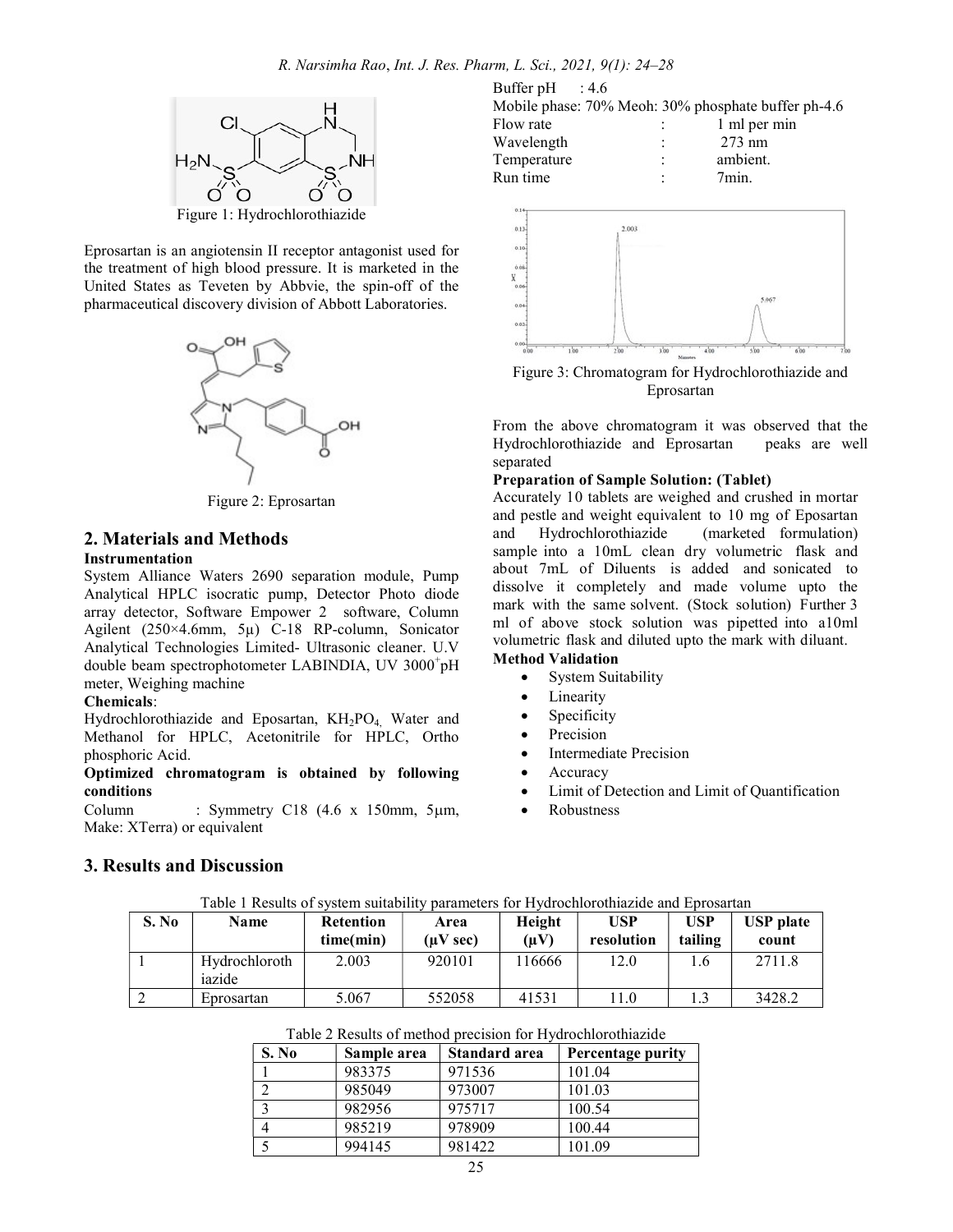R. Narsimha Rao, Int. J. Res. Pharm, L. Sci., 2021, 9(1): 24–28

| Average |  | 00.84 |
|---------|--|-------|
| %RSD    |  | 0.304 |

| Table 5 Results of method breefsion for Eprosarian |             |               |                   |  |  |
|----------------------------------------------------|-------------|---------------|-------------------|--|--|
| S. No                                              | Sample area | Standard area | Percentage purity |  |  |
|                                                    | 592403      | 577531        | 101.36            |  |  |
| 2                                                  | 592352      | 580381        | 101.85            |  |  |
| $\mathcal{R}$                                      | 592357      | 577723        | 102.32            |  |  |
|                                                    | 592323      | 582190        | 101.44            |  |  |
|                                                    | 596525      | 583378        | 101.09            |  |  |
| Average                                            |             |               | 101.24            |  |  |
| $%$ RSD                                            |             |               | 0.46              |  |  |

Table 3 Results of method precision for Eprosartan

Table 4 Results of Intermediate precision for Hydrochlorothiazide

| S. No   | Sample area | Standard area | Percentage purity |
|---------|-------------|---------------|-------------------|
|         | 979556      | 984395        | 99.30             |
|         | 982467      | 984039        | 99.64             |
|         | 979717      | 983976        | 99.36             |
| 4       | 978909      | 984278        | 99.28             |
|         | 981432      | 973915        | 100.57            |
| Average |             |               | 99.63             |
| $%$ RSD |             |               | 0.54              |

## Table 5 Results of Intermediate precision for Eprosartan

| S. No   | Sample area | <b>Standard area</b> | Percentage purity |
|---------|-------------|----------------------|-------------------|
|         | 583416      | 593403               | 99.12             |
|         | 583657      | 594352               | 99.01             |
|         | 584731      | 593357               | 99.52             |
|         | 583594      | 592673               | 99.61             |
|         | 597649      | 593671               | 99.12             |
| Average |             |                      | 99.27             |
| $%$ RSD |             |                      | 0.27              |

| <b>Sample</b> | Sample set no    | Sample area |            | Assay      |            | % Recovery |              |
|---------------|------------------|-------------|------------|------------|------------|------------|--------------|
| concentration |                  | Hydrochlo   | Eprosartan | Hydrochlo  | Eprosartan | Hydrochlor | <b>Epros</b> |
|               |                  | rothiazide  |            | rothiazide |            | othiazide  | artan        |
| 50%           |                  | 460064      | 276931     | 24.9       | 25.0       | 99.8       | 100          |
|               |                  | 460124      | 276694     | 24.6       | 24.9       | 99.6       | 99.6         |
|               | 3                | 460216      | 276891     | 24.8       | 24.9       | 99.8       | 99.6         |
|               | Average Recovery |             |            |            |            | 99.7%      | 99.7%        |
| 100%          |                  | 923429      | 554156     | 49.9       | 50.0       | 99.8       | 100          |
|               |                  | 923654      | 554897     | 49.8       | 49.9       | 99.6       | 99.8         |
|               | $\mathbf{3}$     | 923742      | 556371     | 49.8       | 49.9       | 99.6       | 99.8         |
|               | Average recovery |             |            |            |            | 99.6%      | 99.8%        |
| 150%          |                  | 1387901     | 828113     | 74.8       | 75.0       | 99.8       | 100          |
|               | $\mathfrak{D}$   | 1385360     | 828794     | 74.9       | 74.9       | 99.8       | 99.8         |
|               | 3                | 1386984     | 828349     | 74.6       | 74.8       | 99.6       | 99.8         |
|               | Average recovery |             |            |            |            | 99.7%      | 99.8%        |

### Table 6 Results of Accuracy

Table 7 Area of different concentration of Hydrochlorothiazide and Eprosartan

| Concentration $(\mu g/ml)$ | Peak area of Hydrochlorothiazide | Peak area of Eprosartan |
|----------------------------|----------------------------------|-------------------------|
|                            | 296800                           | 179891                  |
| 50                         | 653819                           | 387781                  |
|                            | 983775                           | 599708                  |
| 100                        | 1342535                          | 799619                  |
| 125                        | 1694286                          | 1019614                 |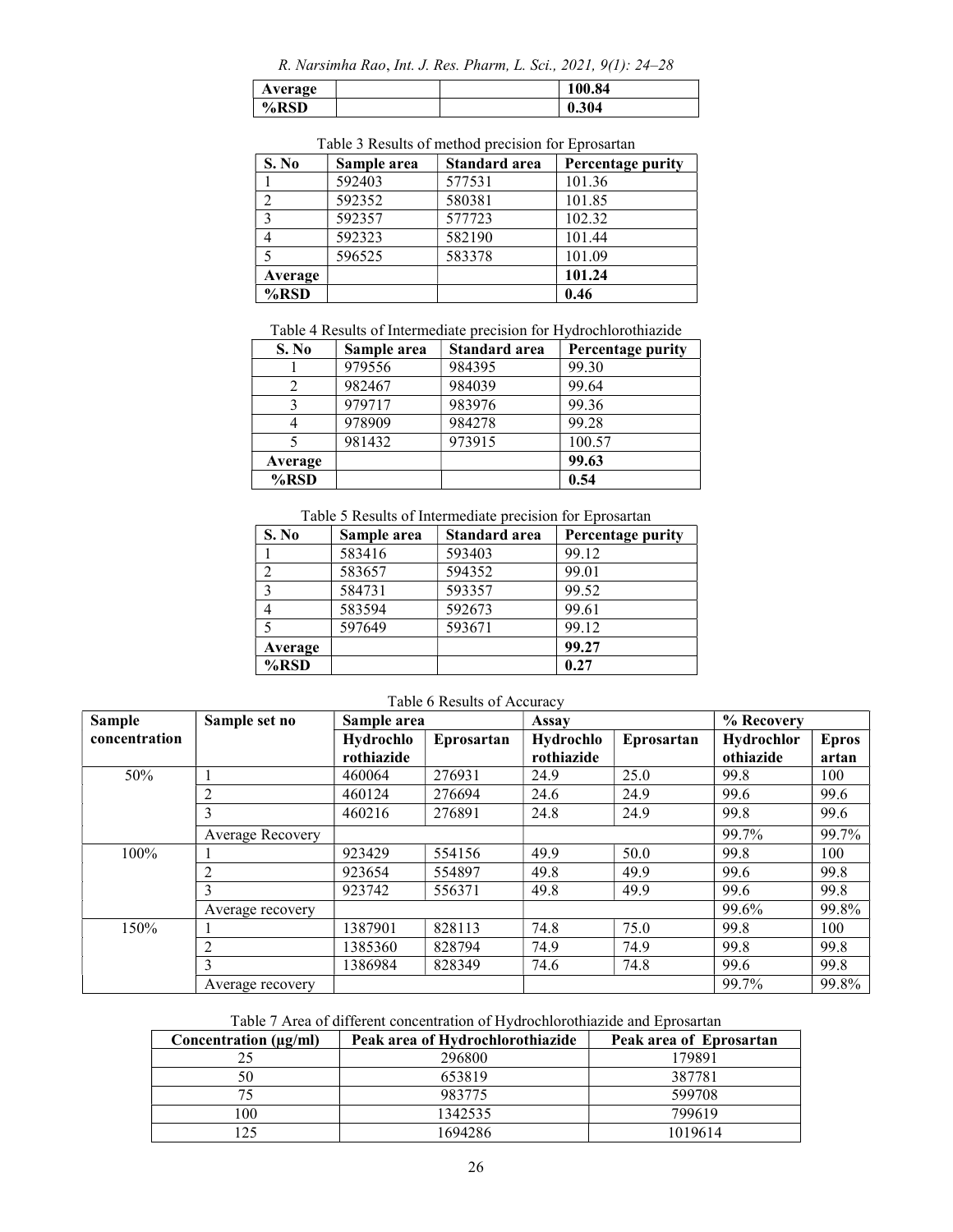

Figure 4 Calibration graph for Hydrochlorothiazide **Figure 5** Calibration graph for Eprosartan

### Table 8 Analytical performance parameters of Hydrochlorothiazide and Eprosartan

| <b>Parameters</b>               | <b>Hydrochlorothiazide</b> | Eprosartan |
|---------------------------------|----------------------------|------------|
| Slope(m)                        | 13644                      | 8192       |
| Intercept $(c)$                 |                            | 14308      |
| Correlation coefficient $(R^2)$ | N 999                      | N 999      |

| Table 9: Results of Limit of Detection |                       |                           |           |  |  |
|----------------------------------------|-----------------------|---------------------------|-----------|--|--|
| Drug name                              | Baseline noise $(uV)$ | Signal obtained $(\mu V)$ | S/N ratio |  |  |
| Hydrochlorothiazide                    |                       | 76                        | 3.14      |  |  |
| Eprosartan                             |                       | 54                        |           |  |  |

## Table 10: Results of LOQ

| Drug name           | Baseline noise $(uV)$ | Signal obtained $(\mu V)$ | S/N ratio |
|---------------------|-----------------------|---------------------------|-----------|
| Hydrochlorothiazide |                       | 563                       | 10.05     |
| Eprosartan          |                       | 558                       | 9.96      |

### Table 11: Results for effect of variation in flow

| S. No   | peak area for Less flow (0.7 ml/min) |            | peak area for More flow (0.9 ml/min) |            |
|---------|--------------------------------------|------------|--------------------------------------|------------|
|         | Hydrochlorothiazide                  | Eprosartan | Hydrochlorothiazide                  | Eprosartan |
|         | 983465                               | 575351     | 971563                               | 592641     |
|         | 985134                               | 580381     | 973021                               | 592352     |
|         | 983467                               | 587724     | 975674                               | 595471     |
|         | 985217                               | 583190     | 978974                               | 594416     |
|         | 994245                               | 584468     | 984542                               | 583453     |
| Mean    | 986306                               | 582223     | 976755                               | 591667     |
| $%$ RSD | 0.45                                 | 0.80       | 0.53                                 | 0.80       |

#### Table 12: Results for effect of variation in mobile phase composition

| S. No   | peak area for Less organic(70%) |            | Peak area for More organic (90%) |            |
|---------|---------------------------------|------------|----------------------------------|------------|
|         | Hydrochlorothiazide             | Eprosartan | Hydrochlorothiazide              | Eprosartan |
|         | 984565                          | 574371     | 981565                           | 593761     |
|         | 986134                          | 585481     | 983527                           | 592462     |
|         | 984268                          | 587627     | 985489                           | 594491     |
|         | 986216                          | 585362     | 987954                           | 596316     |
|         | 995247                          | 585448     | 994672                           | 587353     |
| Mean    | 987286                          | 583658     | 986641                           | 592877     |
| $%$ RSD | 0.45                            | 0.90       | 0.51                             | 0.57       |

## 4. Conclusion

The validation study shows that the developed method is accurate, rapid, precise, reproducible and inexpensive with acceptable correlation co-efficient, RSD (%) and standard deviations which make it versatile and valuable for simultaneous determination of Hydrochlorothiazide and Eprosartan in pharmaceutical dosage forms.

## 5. References

1 Pankaj Dangre, Development and validation of RP-HPLC method for the Simultaneous Estimation of Eprosartan mesylate and chlorthalidone in Tablet Dosage Form. In International Journal of Pharm. Tech Research 8(2):163-168 · May 2015